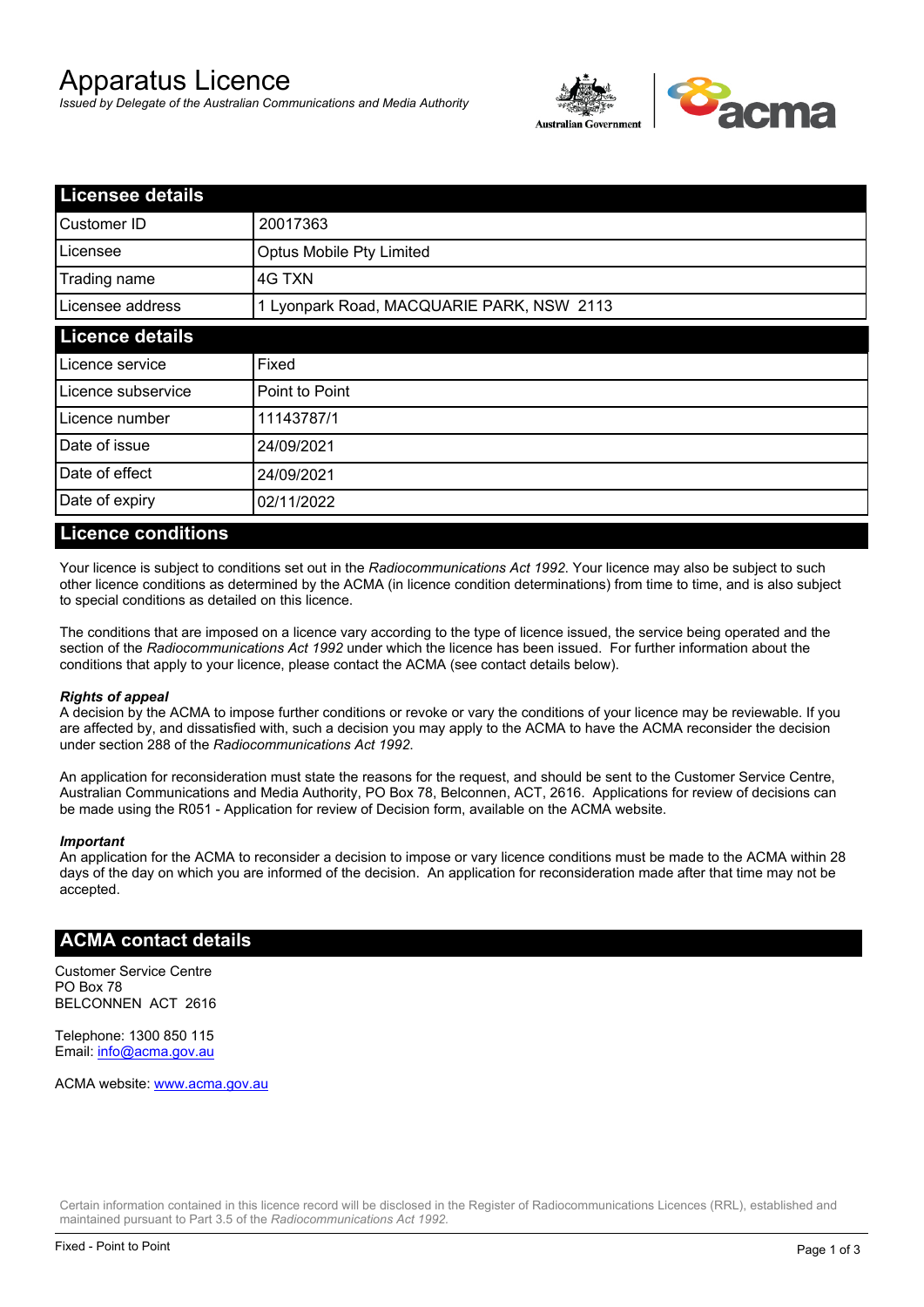# **Advisory Notes applying to licence no.: 11143787/1**

Conditions applicable to the operation of Point to Point station(s) authorised under this licence can be found in the Radiocommunications Licence Conditions (Apparatus Licence) Determination and the Radiocommunications Licence Conditions (Fixed Licence) Determination, the 'fixed licence lcd'. Copies of these determinations are available from the ACMA and from the ACMA home page (www.acma.gov.au).